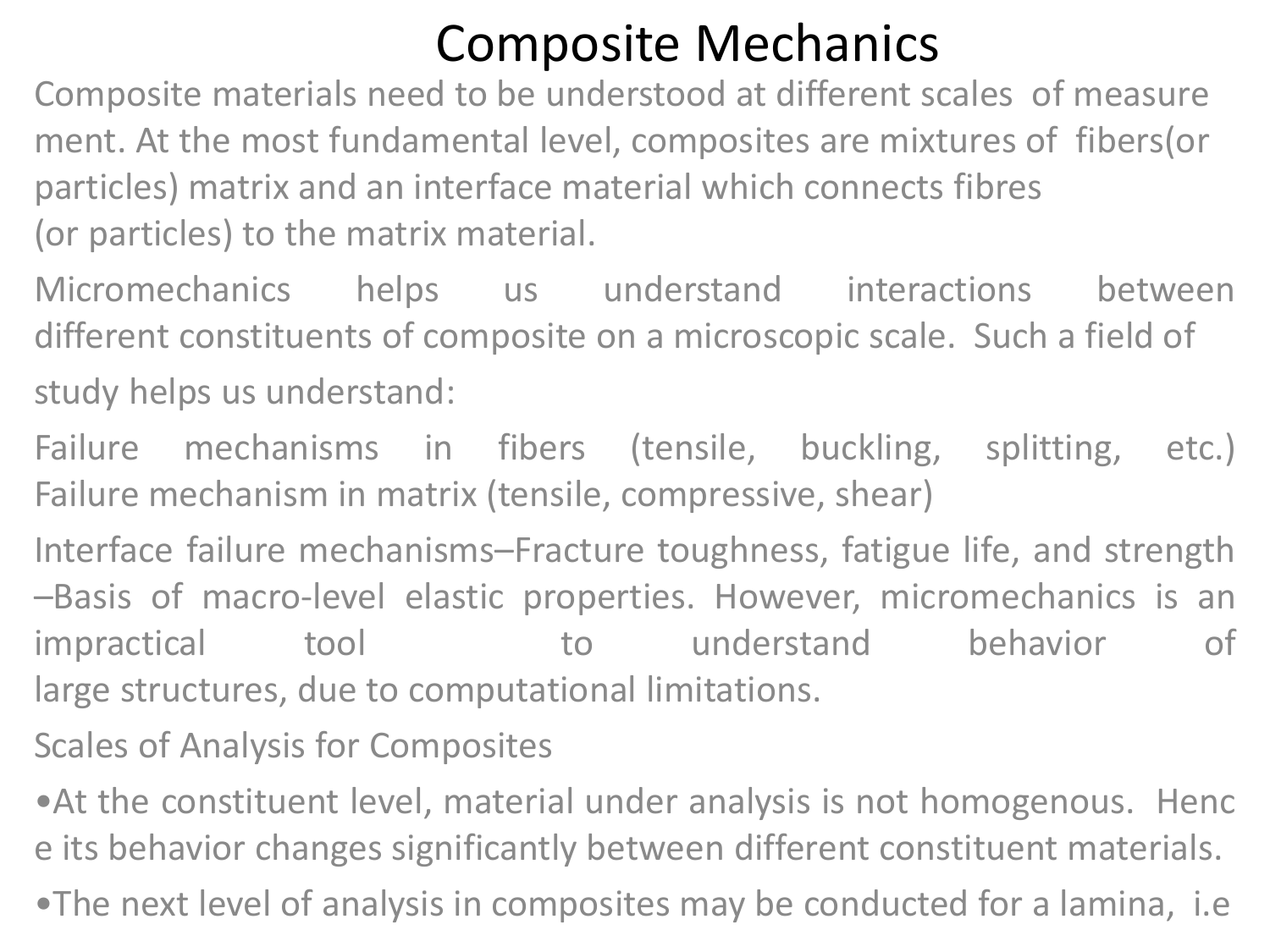.

a single layer of composite material. At this level, material is assumed to be homogenous, and material properties of the lamina is assumed to be an averaged (smeared) value of those of constituent materials. Such an analysis is known as macro-mechanics.

Such an approach of study works well for individual composite layers. It hel ps us predict failure and performance of individual lamina, in terms of smeared properties of the composite. However,

such an approach does not refer to local failure mechanisms. At the next level, principals of macro-mechanical analysis are further

developed to understand stacks of laminae ie laminates. Several theories have been developed towards this

end, the most widely used being Classical Laminate Theory (CLT). Such a theory predicts properties of laminates as a function of three variables: Properties of individual layers; Thickness of individual layers; Orientation and arrangement of individual layers.

Finally, analysis is performed at the component level. Here, structural Analysis is deployed to understand overall behavior of the structure in terms of its: Performance (stresses, deflections, strains); Dynamics; Stability; Failure.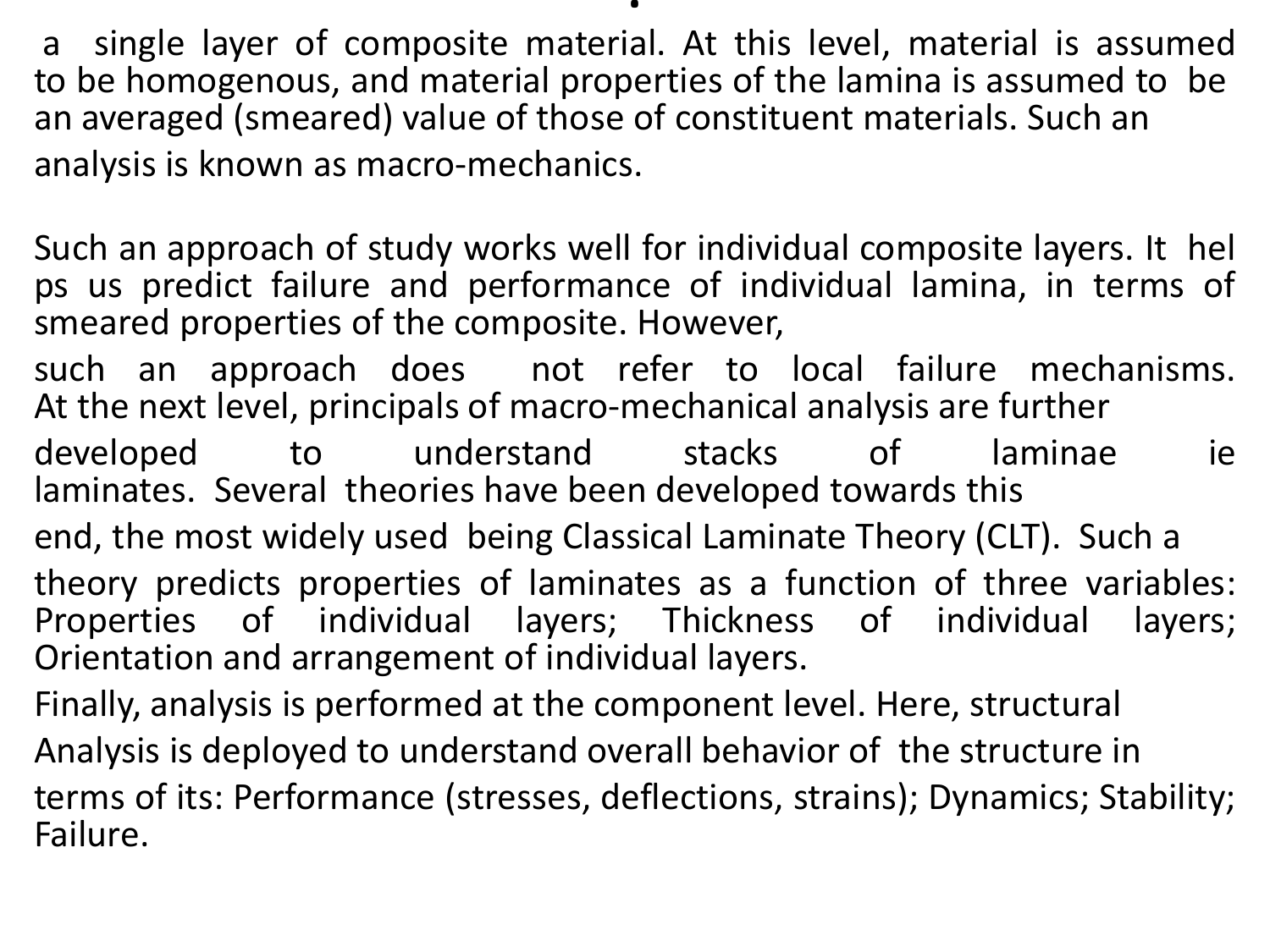Basic Terminology

•Micromechanics: Study of composite materials by understanding interactio n between constituent materials on a microscopic scale. Such an approach h elps one theoretically compute material properties, and failure mechanisms of composites. Such an approach is difficult to use for large structures because of computational limitations.

.

•Macro‐mechanics: Study of composite materials presumed to be homogene ous. In such an approach of study, averaged (smeared) properties of composi te material are used to account for the effects of constituent materials. Such an approach works well for large structures and prediction of stresses at micro‐level is not accurate.

Istoropy, Anisotropy, and Homogeneity:

•Most composite materials are neither homogeneous nor isotropic. A homogeneous material is one where properties are uniform throughout,

i.e. they do not depend on position in body.

An isotropic material is one where properties are direction independent.

•Composites are inhomogeneous (or heterogeneous) as well as non‐isotropic in nature.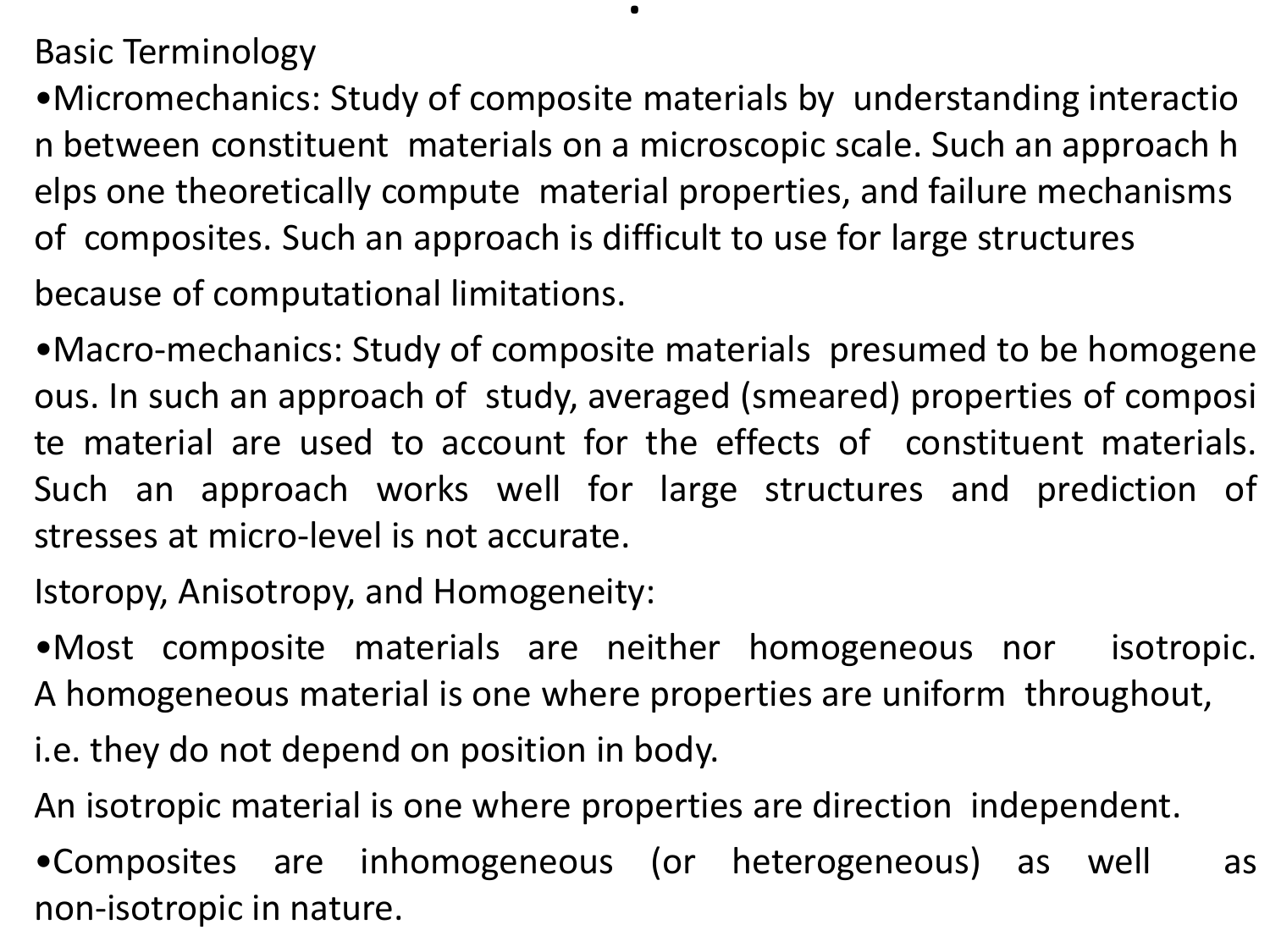## ,

An inhomogeneous(or heterogeneous) material's properties vary from point‐to‐point.

A non‐isotropic

material is one where material properties depend on direction. In such materials the modulus may be different in mutually orthogonal directions (x, y, and z) of measurement.

Basic Terminology

•Lamina: A flat (sometimes curved as well) sample of unidirectional/woven fibers held together by a matrix. If a fiber breaks in a lamina it is the matrix, which transfers load from one broken end to other broken end of the fiber through shear forces.

Plural of lamina is laminae. Also known as layer, and ply.

•Laminate: A laminate is a stack of several laminae oriented in different directions which are glued together. There may be significant shear stresses present between two adjacent plies due to the tendency of each layer to deform independently.

These stresses are maximum at edges of a laminate, and may cause delamination at such locations.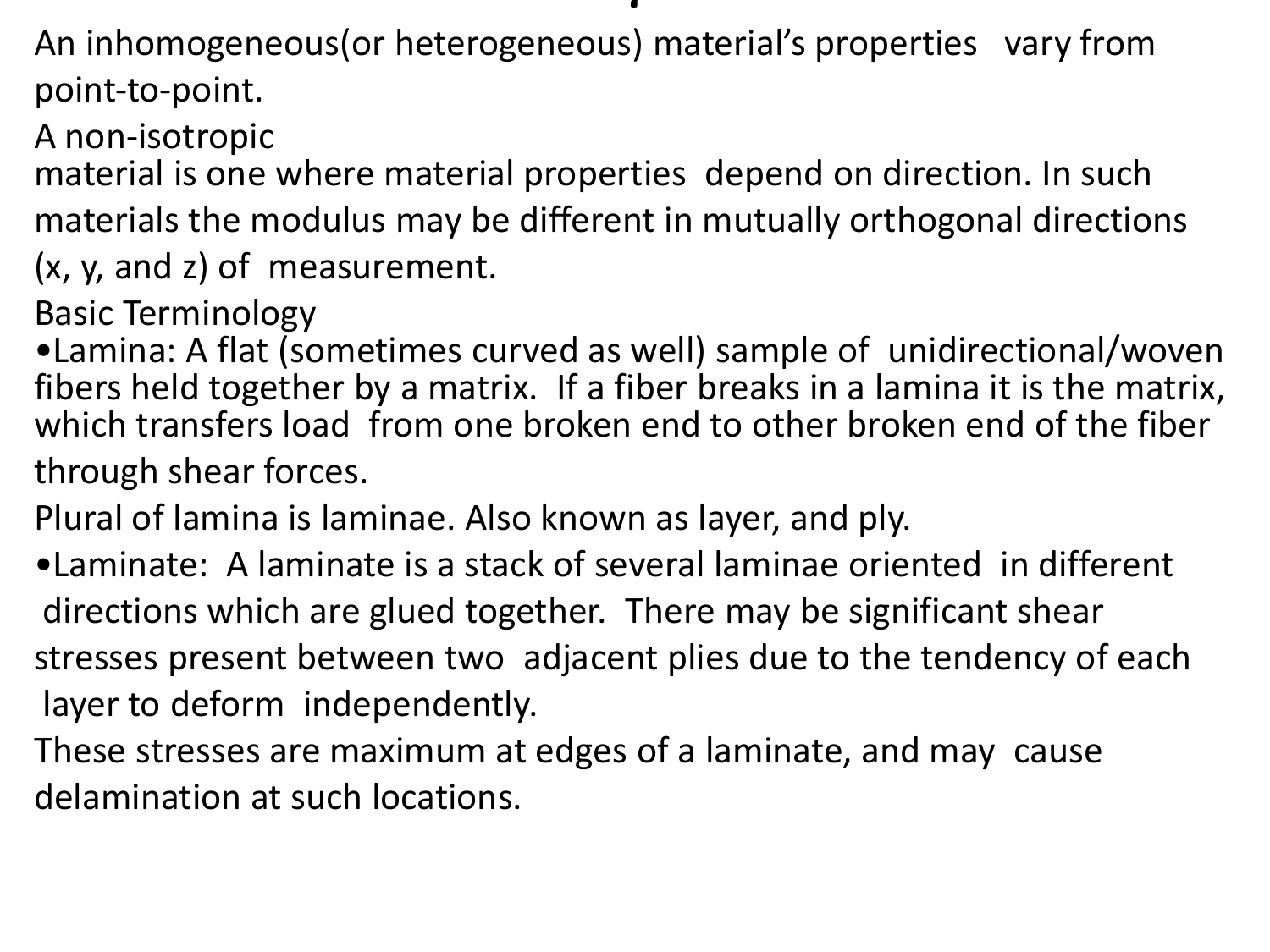Material axes in unidirectional composites

A lamina is the building block of modern composite laminated structures.

Each lamina may have in itself more than one types of fibers. These fibers may be oriented in different directions.

A laminate has several layers, or laminae.

Each lamina may have different: Thickness, Fiber orientation angle, Fiber material and Matrix material.

Understanding the mechanical behavior of a lamina is the first step in understandin g mechanics of laminated composite structures.

A lamina is also known as a ply, or a layer.

Each layer in a laminate has in general three planes of material symmetry.

Because of this, they exhibit orthotropic behavior. A lamina cut across these planes of symmetry will exhibit same mechanical properties.

Lines which are normal to these planes of material symmetry are called

material axes. These axes are quite often designated as 1, 2and 3axes. Axis‐1 runs

parallel to the direction of fibers, and its direction is called longitudinal direction. Axis‐2 runs normal to axis‐1, but in the plane of lamina. Direction associated with axis‐2 is called transverse direction. Axis‐3 runs normal to axis‐1 and

axis 2. This is also transverse direction.

1, 2 and 3 are also known as principal material directions.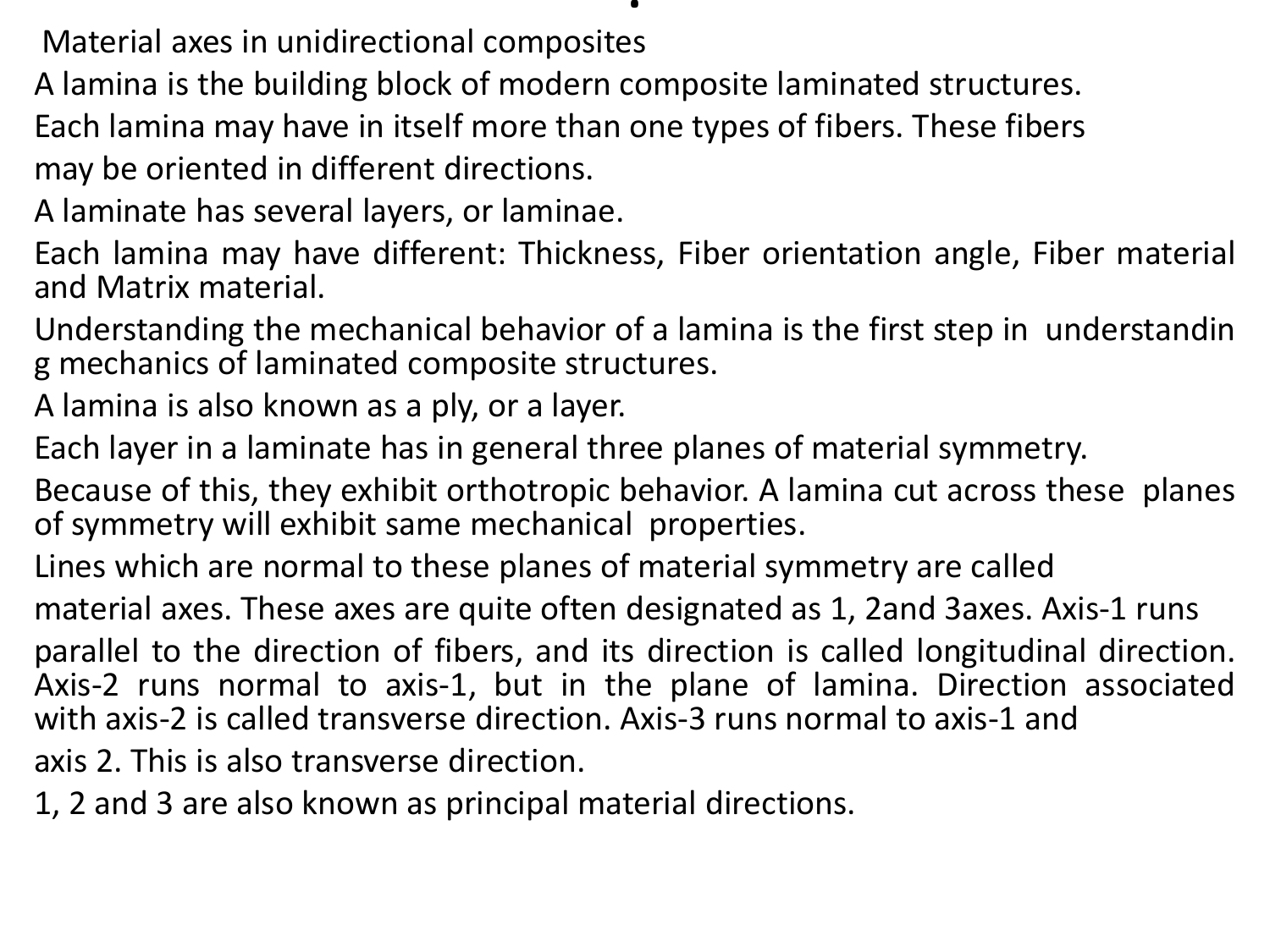Given the fact that fibers' strength and stiffness are

significantly larger than that of the matrix, a lamina is stiffest and strongest in longitudinal direction. Further, in 2 and 3

.

- directions its mechanical properties are roughly the same. In
- fact, a lamina's mechanical properties in any direction lying in the 2‐3 plane are quite similar. For this reason, a unidirectional lamina is considered as transversely isotropic, i.e. it is
- isotropic in the 2‐3 planes.
- The thickness of a typical carbon or glass fiber ply is 0.127 mm This thickness depends on number of filaments in a tow. In such plies, fiber diameter may be approximately 10microns.
- Each ply may be constructed of yarns or rovings. A yarn is a
- collection of long continuous and interlocked fibers.
- A roving is a narrow and long bundle of several fibers.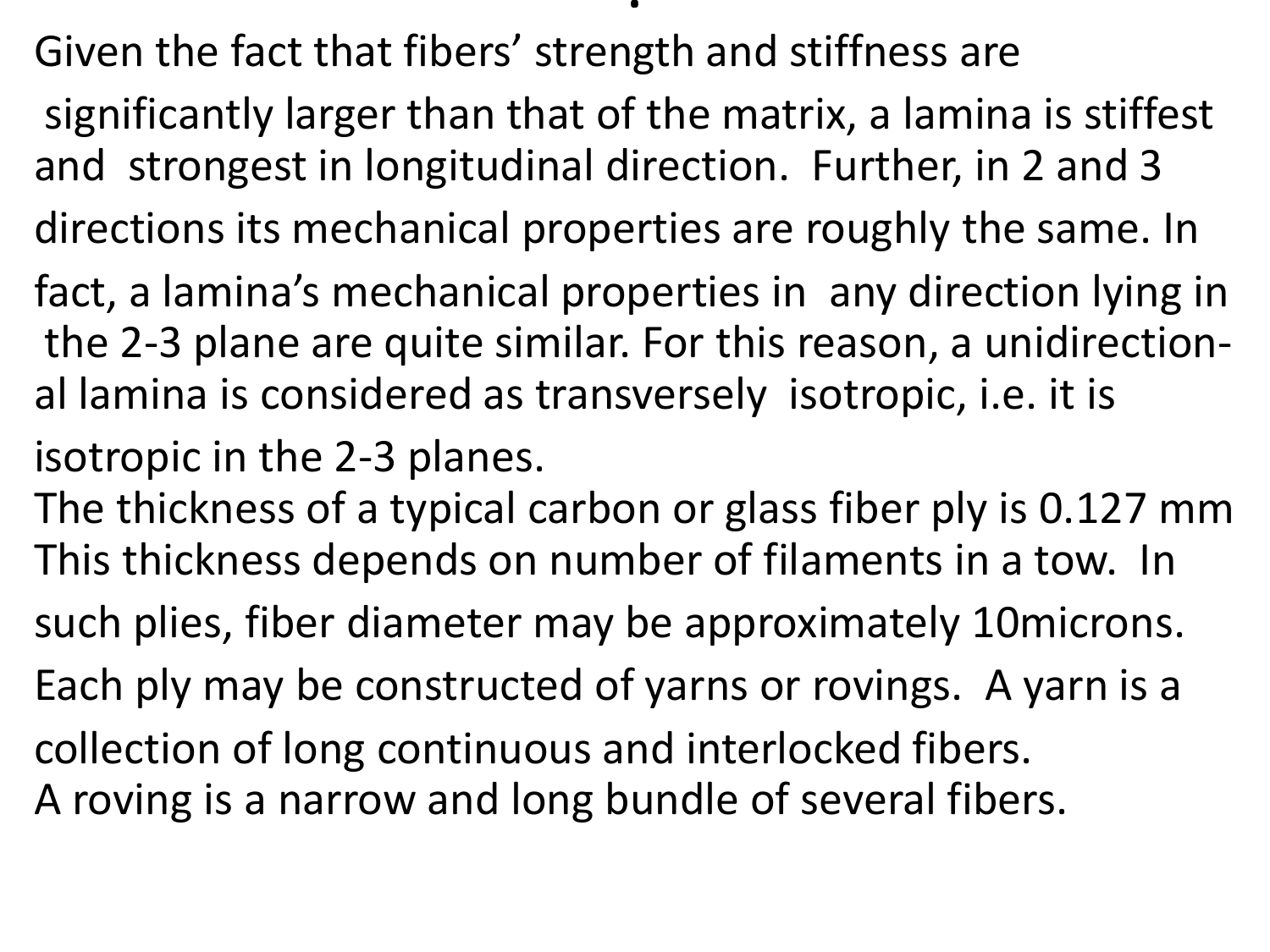Failure in Isotropic v/s Transversely Isotropic Materials. •In isotropic materials, failure prediction requires calculating principal stresses or strains and comparing them to allowable stress/strain limits prescribed for the material.

•In non‐isotropic materials (e.g. transversely isotropic materials), this approach does not work.

The notion of principal stress makes no sense for these materials as material strength changes with direction, and the direction of principal stress may not in most of the cases coincide with direction of maximum strength.

•Thus, for unidirectional materials, we evaluate allowable stress field in context of different strengths of material in principal material directions. These are: – Longitudinal tensile strength, Lateral tensile strength,

Longitudinal compressive strength, Lateral compressive strength and In‐plane shear strength.

These five material strength parameters for unidirectional composites are fundamental material properties of a lamina.

•Experimental data shows that these material strength properties of a unidirectional lamina are mutually independent, particularly at macro‐scale.

•Hence, if we are able to calculate stress‐field in a unidirectional lamina using 1‐2‐3 axes as reference frame, then we can predict failure in lamina.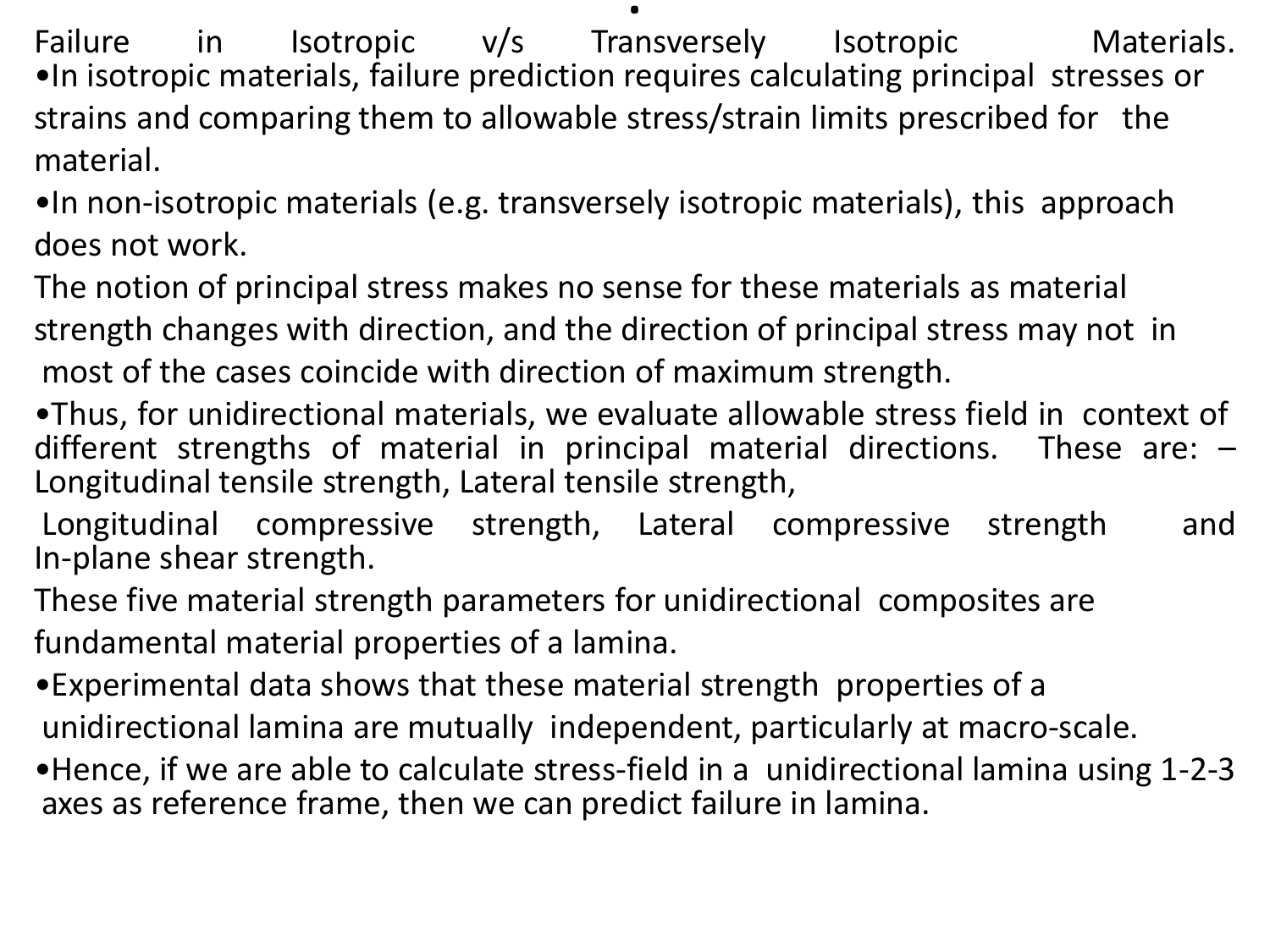## Volume and Mass Fraction

The relative proportions of fiber and matrix have a significant

.

influence on the mechanical properties of composite lamina. These proportions can be expressed either as volume fractions or as mass fractions. While mass fractions are easier to obtain during fabrication of composites, volume

fractions are handier in theoretical analyses of composites. If  $v_c$ ,  $v_m$ , and  $v_f$ , are volumes of composite, matrix, and fiber, respectively, the volume fraction of matrix (V<sub>m</sub>) and fiber (V<sub>f</sub>) are defined as:  $V_m = v_m/v_c$  and  $V_f = v_f/v_c$  where,  $v_c = v_m + v_f$ And if  $\mathsf{m}_\mathsf{c}$ ,  $\mathsf{m}_\mathsf{m}$  and  $\mathsf{m}_\mathsf{f}$ , are masses of composite, matrix, and fiber, respectively then mass fraction of matrix  $(M_m)$  and fiber ( $M_f$ ) are defined as,  $M_m = m_m/m_c$  and  $M_f = m_f/m_c$  where,  $m_c$ =  $m_m$ +  $m_f$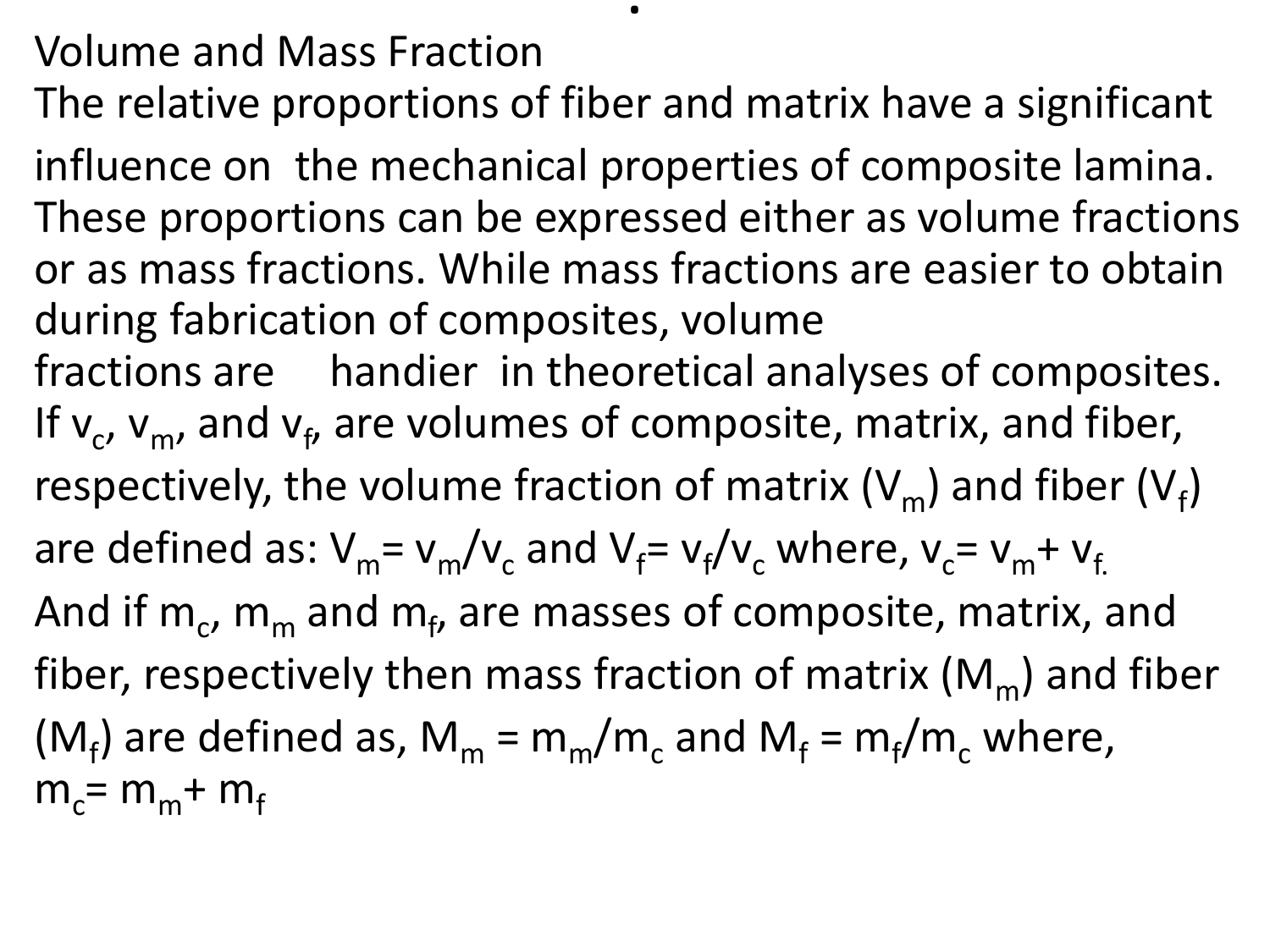Volume and Mass Fraction

Using volume fractions we can now calculate the

overall density of the composite. If  $\rho_{\sf m}$ ,  $\rho_{\sf f}$ , and  $\rho_{\sf c}$  are densities of matrix, fiber and composite respectively then density of composite ( $\rho_c$ ) can be calculated as:

.

 $m_c$ =  $m_m$ +  $m_{f, \text{ and }} \rho_c v_c$ =  $\rho_m v_m$ +  $\rho_f v_f$ 

Dividing this above relation by volume of composite, we

can write, 
$$
\rho_c = \rho_m v_m / v_c + \rho_f v_f / v_c
$$

 $\rho_c = \rho_m V_m + \rho_f V_f$  This equation gives the density of the composite if we know the volume fractions and densities of matrix and fibre.

Similarly, we can also develop a relation for composite's

density in terms of weight fractions and densities of fibre and matrix.